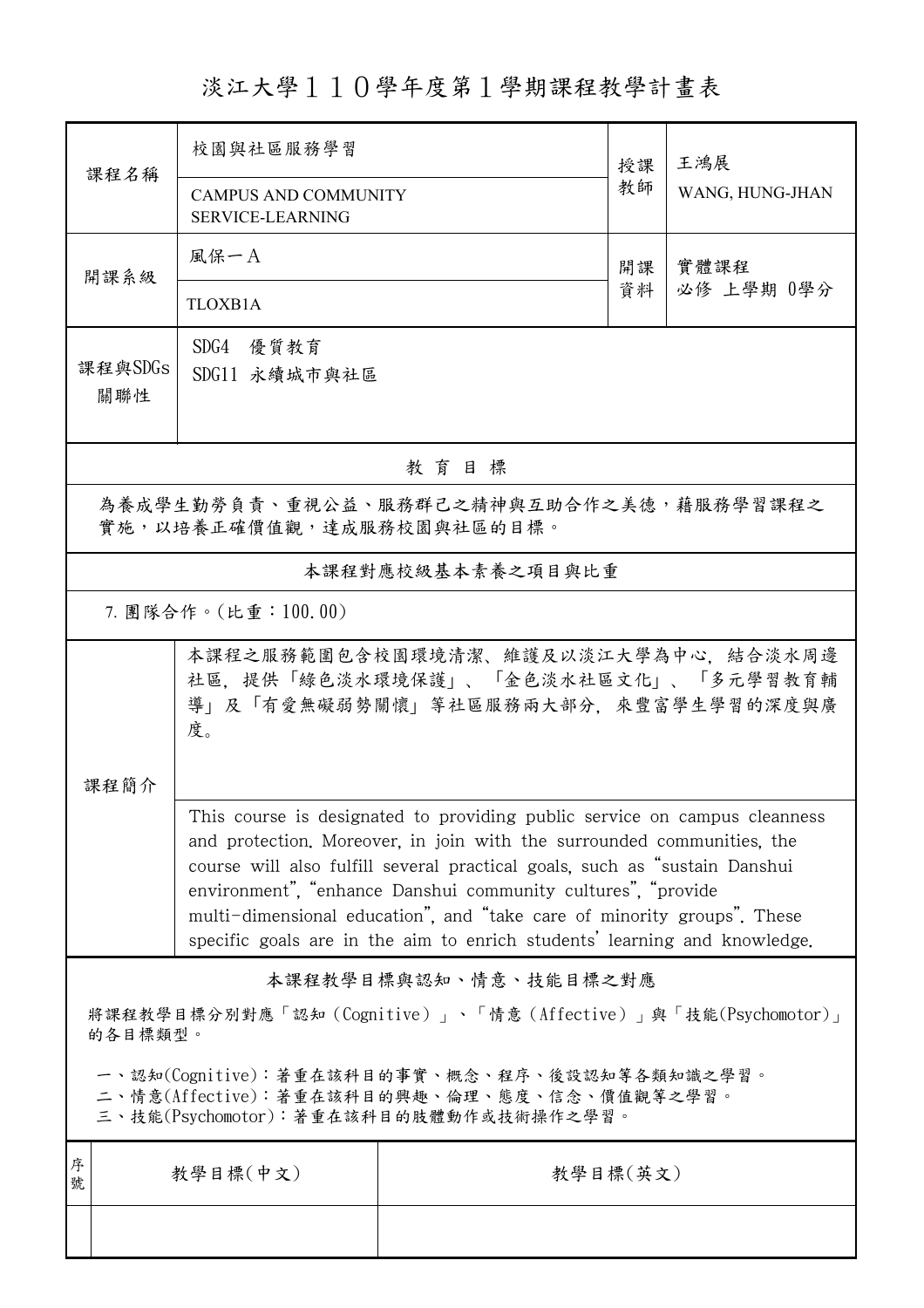|                | 為教育學生服務校園、關懷社<br>區, 養成負責、勤勞、守時之美<br>並從服務中獲得學習的效果。<br>德. |                      |            | It is to teach students to<br>serve the campus and care<br>about the community and<br>thereby nurture the virtues |                                     |  |
|----------------|---------------------------------------------------------|----------------------|------------|-------------------------------------------------------------------------------------------------------------------|-------------------------------------|--|
|                |                                                         |                      |            | of responsibility, diligence and<br>punctuality and from service<br>obtain a learning effect.                     |                                     |  |
|                |                                                         |                      |            | 教學目標之目標類型、核心能力、基本素養教學方法與評量方式                                                                                      |                                     |  |
| 序號             | 目標類型                                                    | 院、系(所)<br>核心能力       | 校級<br>基本素養 | 教學方法                                                                                                              | 評量方式                                |  |
| 1              | 認知                                                      |                      | 7          | 講述、討論、實作、體驗                                                                                                       | 作業、討論(含課<br>堂、線上)、實作、報<br>告(含口頭、書面) |  |
|                |                                                         |                      |            | 授課進度表                                                                                                             |                                     |  |
| 週次             | 日期起訖                                                    | 內 容 (Subject/Topics) |            |                                                                                                                   | 備註                                  |  |
|                | $110/09/22$ ~<br>110/09/28                              | 導論                   |            |                                                                                                                   | 上課二小時                               |  |
| $\overline{2}$ | $110/09/29$ ~<br>110/10/05                              | 本週不上課                |            |                                                                                                                   |                                     |  |
| 3              | $110/10/06$ ~<br>110/10/12                              | 社區服務課程               |            |                                                                                                                   | 上課二小時                               |  |
|                | $110/10/13$ ~<br>110/10/19                              | 本週不上課                |            |                                                                                                                   |                                     |  |
| 5              | $110/10/20$ ~<br>110/10/26                              | 社區服務課程               |            |                                                                                                                   | 上課二小時                               |  |
|                | $110/10/27$ ~<br>110/11/02                              | 本週不上課                |            |                                                                                                                   |                                     |  |
| 7              | $110/11/03$ ~<br>110/11/09                              | 社區服務課程               |            |                                                                                                                   | 上課二小時                               |  |
| 8              | $110/11/10$ ~<br>110/11/16                              | 本週不上課                |            |                                                                                                                   |                                     |  |
| 9              | $110/11/17$ ~<br>110/11/23                              | 期中考試週                |            |                                                                                                                   |                                     |  |
| 10             | $110/11/24$ ~<br>110/11/30                              | 本週不上課                |            |                                                                                                                   |                                     |  |
| 11             | $110/12/01$ ~<br>110/12/07                              | 上課二小時<br>社區服務課程      |            |                                                                                                                   |                                     |  |
| 12             | $110/12/08$ ~<br>110/12/14                              | 本週不上課                |            |                                                                                                                   |                                     |  |
| 13             | $110/12/15$ ~<br>110/12/21                              | 上課二小時<br>社區服務課程      |            |                                                                                                                   |                                     |  |
| 14             | $110/12/22$ ~<br>110/12/28                              | 本週不上課                |            |                                                                                                                   |                                     |  |
| 15             | $110/12/29$ ~<br>111/01/04                              | 反思課程                 | 上課二小時      |                                                                                                                   |                                     |  |
| 16             | $111/01/05$ ~<br>111/01/11                              | 本週不上課                |            |                                                                                                                   |                                     |  |
| 17             | $111/01/12$ ~<br>111/01/18                              | 本週不上課                |            |                                                                                                                   |                                     |  |